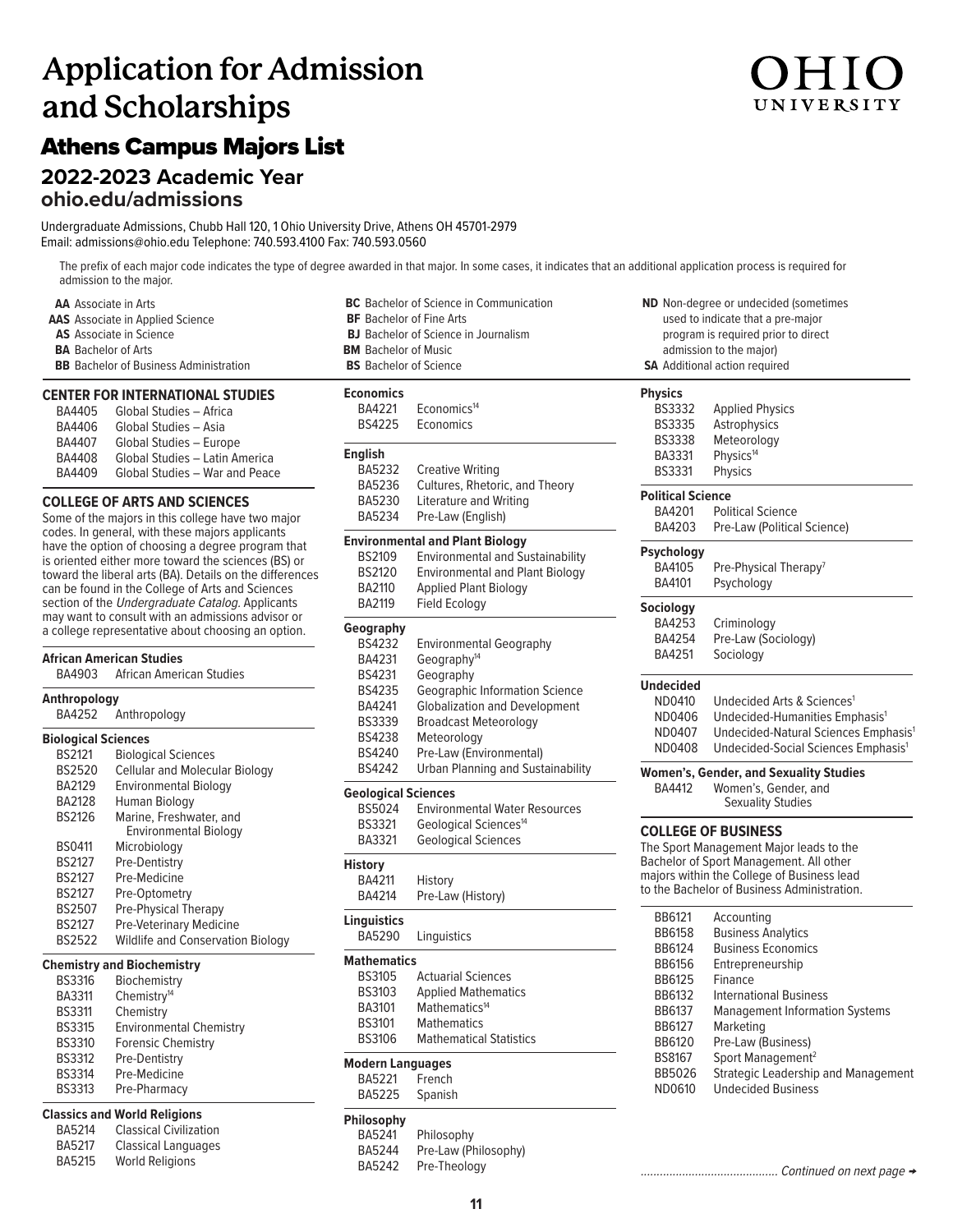| <b>BA5050</b> | Studio Art <sup>3</sup>  |
|---------------|--------------------------|
| <b>BA5149</b> | Art History <sup>3</sup> |

| and require a succession portions review. |               |                                          |  |
|-------------------------------------------|---------------|------------------------------------------|--|
|                                           | BF6321        | Graphic Design <sup>1,22</sup>           |  |
|                                           | BF5198        | Interior Architecture <sup>1,22</sup>    |  |
|                                           | BF5051        | Studio Art <sup>1,8,22</sup>             |  |
|                                           |               | Concentrations:                          |  |
|                                           |               | Ceramics                                 |  |
|                                           |               | Painting + Drawing                       |  |
|                                           |               | Photography + Integrated Media           |  |
|                                           |               | Printmaking                              |  |
|                                           |               | Sculpture + Expanded Practice            |  |
|                                           | <b>BF5057</b> | Studio Art - Art Therapy <sup>1,22</sup> |  |
|                                           |               |                                          |  |

### **Interdisciplinary Arts**

The following code leads to a Bachelor of Fine Arts. This is a direct entry program that does not require an audition, interview, or portfolio review. BF6328 Interdisciplinary Arts<sup>[22](#page-2-0)</sup>

Music **Early Childhood and Elementary**<br>Auditions are required for all students for admission **Auditions are reported to the Childhood Childhood & Elementary** Auditions are required for all students for admission **HONORS TUTORIAL COLLEGE THE COLLEGE** ND8929 Pre-Early Childhood & Elementary<br>to any music major. Note that is a set of the college **HONORS TUTORIAL COLLEGE** The contro

music and requires a successful audition:<br>BA5195 Music<sup>3</sup> BA5195

The following codes lead to a Bachelor of Music degree and require a successful entry-level audition:

| BM5053        | Instrumental Performance <sup>4,5</sup> |
|---------------|-----------------------------------------|
| <b>BM5007</b> | Instrumental Performance -              |
|               | <b>Contemporary Music and</b>           |
|               | Digital Instruments <sup>4,5</sup>      |
| BM5105        | Music Composition <sup>4,5</sup>        |
| <b>BM5106</b> | <b>Music Education</b>                  |
|               | Choral Emphasis <sup>4,5</sup>          |
| <b>BM5107</b> | Music Education                         |
|               | Instrumental Emphasis <sup>4,5</sup>    |
| <b>BM5115</b> | Music Therapy <sup>4,5</sup>            |
| BM5102        | Organ Performance <sup>4,5</sup>        |
| <b>BM5104</b> | Piano Pedagogy <sup>4,5</sup>           |
| BM5100        | Piano Performance <sup>4,5</sup>        |
| <b>BM5101</b> | Voice Performance <sup>4,5</sup>        |
|               |                                         |

### **COLLEGE OF HEALTH SCIENCES AND PROFESSIONS**

|               | <b>Applied Health Sciences and Wellness</b> | <b>B</b> SIY37 | Neuroscience <sup>®</sup> |
|---------------|---------------------------------------------|----------------|---------------------------|
| <b>BS6470</b> | <b>Applied Nutrition</b>                    | <b>BA1917</b>  | Philosophy                |
| <b>BS8122</b> | <b>Exercise Physiology</b>                  | <b>BS1905</b>  | <b>Physics</b>            |
| <b>BS8178</b> | <b>Exercise Physiology</b>                  | <b>BA1908</b>  | <b>Political Science</b>  |
|               | Pre-Athletic Training <sup>20</sup>         | <b>BA1930</b>  | Social Work               |
| <b>BS8171</b> | <b>Exercise Physiology</b>                  | <b>BA1912</b>  | Sociology                 |
|               | Pre-Physical Therapy <sup>7</sup>           | <b>BB1926</b>  | Strategic Leader:         |
| <b>BS6474</b> | <b>Nutrition Science</b>                    |                | Management <sup>11</sup>  |
|               |                                             |                |                           |

| The following code leads to a Bachelor of Fine Arts                                                                                                                                                      | <b>Rehabilitation and Communication Sciences</b><br><b>Communication Sciences</b><br><b>BS5327</b>                                                                                                                                                           | <b>PATTON COLLEGE OF EDUCATION</b>                                                                                                                                                                           |  |
|----------------------------------------------------------------------------------------------------------------------------------------------------------------------------------------------------------|--------------------------------------------------------------------------------------------------------------------------------------------------------------------------------------------------------------------------------------------------------------|--------------------------------------------------------------------------------------------------------------------------------------------------------------------------------------------------------------|--|
| degree and requires a successful audition:<br>Performance and Choreography <sup>4,22</sup><br>BF5154                                                                                                     | and Disorders                                                                                                                                                                                                                                                | <b>Adolescent to Young Adult (Secondar</b>                                                                                                                                                                   |  |
| <b>Film</b><br>The following code leads to a Bachelor of Fine Arts<br>and requires additional application materials:<br>$Film^{1;22}$<br>BF5155                                                          | <b>Social and Public Health</b><br><b>Child and Family Studies</b><br><b>BS6468</b><br><b>Community and Public Health</b><br><b>BS8100</b><br><b>Environmental Health Science</b><br><b>BS6260</b><br><b>Health Services Administration</b><br><b>BS8119</b> | <b>BS6314</b><br>Life Science<br><b>BS6315</b><br>Earth Science<br><b>BS6306</b><br>Integrated Language Arts<br><b>Integrated Mathematics</b><br><b>BS6307</b><br><b>Integrated Science</b><br><b>BS6309</b> |  |
| Interdisciplinary Arts<br>The following code leads to a Bachelor of Fine Arts.<br>This is a direct entry program that does not require<br>an audition, interview, or portfolio review.<br>$P_{\text{C}}$ | <b>Social Work</b><br>Pre-Social Work <sup>9,10</sup><br>ND6603<br>Undecided                                                                                                                                                                                 | <b>Integrated Social Studies</b><br><b>BS6308</b><br><b>Physical Science-Chemisti</b><br><b>BS6397</b><br><b>Physical Science-Physics</b><br>BS6396<br><b>Physical Science-Physics</b><br><b>BS6395</b>      |  |

**BS6310** Undecided Health Sciences &<br>Professions

The Honors Tutorial College offers a nationally The following code leads to a Bachelor of Arts in distinctive undergraduate education based on the British tutorial model developed at Oxford and Cambridge universities. Applicants must complete the HTC application supplement.

|                | degree and require a successful entry-level audition: |               |                                        | BS6370                    | <b>Family and Consumer Sciences</b>   |
|----------------|-------------------------------------------------------|---------------|----------------------------------------|---------------------------|---------------------------------------|
| BM5053         | Instrumental Performance <sup>4,5</sup>               | <b>BB1926</b> | Accounting <sup>11</sup>               |                           | Education - Teaching                  |
| <b>BM5007</b>  | Instrumental Performance -                            | <b>BS1949</b> | <b>Advanced Computing</b>              | <b>BS6361</b>             | Restaurant, Hotel, and Tourism        |
|                | Contemporary Music and                                | BA1934        | Anthropology                           | <b>BS6380</b>             | Retail and Fashion Merchandisi        |
|                | Digital Instruments <sup>4,5</sup>                    | <b>BA1935</b> | Art History                            |                           |                                       |
| <b>BM5105</b>  | Music Composition <sup>4,5</sup>                      | <b>BS1931</b> | Astrophysics                           | <b>Middle Childhood</b>   |                                       |
| <b>BM5106</b>  | <b>Music Education</b>                                | <b>BS1902</b> | <b>Biological Sciences</b>             | <b>BS6180</b>             | Language Arts and Mathematic          |
|                | Choral Emphasis <sup>4,5</sup>                        | <b>BB1926</b> | Business Administration <sup>11</sup>  | <b>BS6179</b>             | Language Arts and Science             |
| <b>BM5107</b>  | <b>Music Education</b>                                | <b>BB1926</b> | Business Economics <sup>11</sup>       | <b>BS6178</b>             | Language Arts and Social Studi        |
|                | Instrumental Emphasis <sup>4,5</sup>                  | <b>BS1904</b> | Biochemistry <sup>23</sup>             | <b>BS6177</b>             | <b>Mathematics and Science</b>        |
| <b>BM5115</b>  | Music Therapy <sup>4,5</sup>                          | BA1932        | <b>Classics</b>                        | <b>BS6175</b>             | <b>Mathematics and Social Studies</b> |
| <b>BM5102</b>  | Organ Performance <sup>4,5</sup>                      | <b>BC1918</b> | <b>Communication Studies</b>           | <b>BS6176</b>             | <b>Science and Social Studies</b>     |
| <b>BM5104</b>  | Piano Pedagogy <sup>4,5</sup>                         | BF1906        | Dance <sup>4,22</sup>                  | <b>Multi-Age Programs</b> |                                       |
| <b>BM5100</b>  | Piano Performance <sup>4,5</sup>                      | <b>BS1910</b> | Economics                              | <b>BS5012</b>             | <b>French Education</b>               |
| <b>BM5101</b>  | Voice Performance <sup>4,5</sup>                      | <b>BS1925</b> | Engineering Physics <sup>13</sup>      | <b>BS5024</b>             | <b>Spanish Education</b>              |
|                |                                                       | <b>BA1916</b> | English                                |                           |                                       |
| <b>Theater</b> |                                                       | <b>BB1926</b> | Entrepreneurship <sup>11</sup>         |                           | <b>Recreation and Sport Pedagogy</b>  |
|                | The following code leads to a Bachelor of Arts. This  | <b>BS1901</b> | <b>Environmental and Plant Biology</b> | <b>BS8176</b>             | <b>Outdoor Recreation and Educat</b>  |
|                | is a direct entry program that does not require an    | BA1942        | Environmental Studies <sup>13</sup>    | <b>BS8169</b>             | Physical Activity and Sport Coa       |
|                | audition, interview, or portfolio review.             | BF1924        | Film <sup>1,22</sup>                   | ND8926                    | Pre-Health and Physical Educat        |
| <b>BA5194</b>  | Theater <sup>3</sup>                                  | <b>BS1904</b> | Forensic Chemistry <sup>23</sup>       | <b>BS8177</b>             | <b>Recreation Management</b>          |
|                |                                                       |               |                                        |                           |                                       |

| <b>COLLEGE OF FINE ARTS</b>                                                                                                                                                                                                                                                          | The following codes lead to a Bachelor of Fine Arts                                                                                                                                                                                                                                                                                                                                    | <b>BA1944</b>                                                                                                                                                                                                                                                                              | Geography                                                                                                                                                                                                                     |
|--------------------------------------------------------------------------------------------------------------------------------------------------------------------------------------------------------------------------------------------------------------------------------------|----------------------------------------------------------------------------------------------------------------------------------------------------------------------------------------------------------------------------------------------------------------------------------------------------------------------------------------------------------------------------------------|--------------------------------------------------------------------------------------------------------------------------------------------------------------------------------------------------------------------------------------------------------------------------------------------|-------------------------------------------------------------------------------------------------------------------------------------------------------------------------------------------------------------------------------|
| Art<br>The following codes lead to a Bachelor of Arts.<br>These are direct entry programs that do not<br>require a portfolio review.<br><b>BA5050</b><br>Studio Art <sup>3</sup><br><b>BA5149</b><br>Art History <sup>3</sup><br>The following codes lead to a Bachelor of Fine Arts | and require a successful audition, interview, and/or<br>portfolio review:<br>Playwriting <sup>1,6,22</sup><br><b>BF5158</b><br>BF5162<br>Production Design and Technology <sup>1, 6,22</sup><br>Stage Management <sup>6,22</sup><br><b>BF5168</b><br>BF5048<br>Theater Performance: Acting <sup>4,22</sup><br>BF5049<br><b>Theater Performance:</b><br>Musical Theater <sup>4,22</sup> | <b>BS1948</b><br><b>BA1909</b><br><b>BB1926</b><br><b>BJ1923</b><br><b>BB1926</b><br><b>BB1926</b><br><b>BB1926</b>                                                                                                                                                                        | <b>Geological Sciences</b><br>History<br>International Business <sup>11</sup><br>Journalism<br>Management and Strategic<br>Leadership <sup>11</sup><br>Management Information Systems <sup>1</sup><br>Marketing <sup>11</sup> |
| and require a successful portfolio review:<br>Graphic Design <sup>1,22</sup><br>BF6321<br>Interior Architecture <sup>1,22</sup><br><b>BF5198</b>                                                                                                                                     | <b>COLLEGE OF HEALTH SCIENCES</b><br><b>AND PROFESSIONS</b>                                                                                                                                                                                                                                                                                                                            | <b>BS1903</b><br>BC1920<br><b>BA1938</b>                                                                                                                                                                                                                                                   | <b>Mathematics</b><br>Media Arts & Studies<br>Music <sup>3,4,14</sup>                                                                                                                                                         |
| Studio Art <sup>1,8,22</sup><br>BF5051<br>Concentrations:<br>Ceramics<br>Painting + Drawing<br>Photography + Integrated Media<br>Printmaking<br>Sculpture + Expanded Practice<br>Studio Art - Art Therapy <sup>1,22</sup><br>BF5057                                                  | <b>Applied Health Sciences and Wellness</b><br><b>BS6470</b><br><b>Applied Nutrition</b><br><b>BS8122</b><br><b>Exercise Physiology</b><br><b>BS8178</b><br><b>Exercise Physiology</b><br>Pre-Athletic Training <sup>20</sup><br><b>BS8171</b><br><b>Exercise Physiology</b><br>Pre-Physical Therapy <sup>7</sup><br><b>BS6474</b><br><b>Nutrition Science</b>                         | <b>BS1937</b><br>Neuroscience <sup>13</sup><br><b>BA1917</b><br>Philosophy<br><b>BS1905</b><br>Physics<br><b>BA1908</b><br><b>Political Science</b><br>Social Work<br><b>BA1930</b><br><b>BA1912</b><br>Sociology<br><b>BB1926</b><br>Strategic Leadership and<br>Management <sup>11</sup> |                                                                                                                                                                                                                               |
| <b>Dance</b><br>Auditions are required for all students for admission<br>to any dance major.<br>The following code leads to a Bachelor of Arts in<br>dance and requires a successful audition:<br>Dance $3,4$<br><b>BA5150</b>                                                       | <b>Nursing</b><br>This four-year program leads to the Bachelor of<br>Science in Nursing degree (BSN) for students<br>seeking initial licensure as a registered nurse (RN).<br>Eligible freshmen are admitted to Pre-Nursing.<br>ND1220<br>Pre-Nursing <sup>12</sup>                                                                                                                    | BF1940<br><b>BA1939</b><br>BF1913<br><b>BA1913</b><br><b>BS1946</b><br><b>BS1947</b>                                                                                                                                                                                                       | Studio Art <sup>1,22</sup><br>Studio Art <sup>3,14</sup><br>Theater <sup>22,24</sup><br>Theater $3,14$<br>Translational Health-Nutrition <sup>13</sup><br><b>Translational Health-Exercise</b><br>Physiology <sup>13</sup>    |
|                                                                                                                                                                                                                                                                                      |                                                                                                                                                                                                                                                                                                                                                                                        |                                                                                                                                                                                                                                                                                            |                                                                                                                                                                                                                               |

### **PATTON COLLEGE OF EDUCATION**

### **Adolescent to Young Adult (Secondary)**

| <b>BS6314</b> | l ife Science                                    |
|---------------|--------------------------------------------------|
| <b>BS6315</b> | <b>Earth Science</b>                             |
| BS6306        | <b>Integrated Language Arts</b>                  |
| BS6307        | <b>Integrated Mathematics</b>                    |
| <b>BS6309</b> | <b>Integrated Science</b>                        |
| <b>BS6308</b> | <b>Integrated Social Studies</b>                 |
| <b>BS6397</b> | <b>Physical Science-Chemistry</b>                |
| <b>BS6396</b> | <b>Physical Science-Physics</b>                  |
| <b>BS6395</b> | <b>Physical Science-Physics</b><br>and Chemistry |
|               |                                                  |

|                  | e Honors Tutorial College offers a hationally<br>tinctive undergraduate education based on the<br>tish tutorial model developed at Oxford and<br>mbridge universities. Applicants must complete<br>HTC application supplement. | <b>BS6418</b><br><b>BS6375</b> | <b>Human and Consumer Sciences</b><br><b>Customer Service Leadership</b><br><b>Family and Consumer Sciences</b><br><b>Education - Community Leadership</b> |
|------------------|--------------------------------------------------------------------------------------------------------------------------------------------------------------------------------------------------------------------------------|--------------------------------|------------------------------------------------------------------------------------------------------------------------------------------------------------|
| BB1926           | Accounting <sup>11</sup>                                                                                                                                                                                                       | <b>BS6370</b>                  | <b>Family and Consumer Sciences</b><br>Education - Teaching                                                                                                |
| BS1949           | <b>Advanced Computing</b>                                                                                                                                                                                                      | <b>BS6361</b>                  | Restaurant, Hotel, and Tourism                                                                                                                             |
| BA1934           | Anthropology                                                                                                                                                                                                                   | <b>BS6380</b>                  | Retail and Fashion Merchandising                                                                                                                           |
| BA1935<br>BS1931 | Art History<br>Astrophysics                                                                                                                                                                                                    | <b>Middle Childhood</b>        |                                                                                                                                                            |
| BS1902           | <b>Biological Sciences</b>                                                                                                                                                                                                     | <b>BS6180</b>                  | Language Arts and Mathematics                                                                                                                              |
| BB1926           | Business Administration <sup>11</sup>                                                                                                                                                                                          | <b>BS6179</b>                  | Language Arts and Science                                                                                                                                  |
| BB1926           | Business Economics <sup>11</sup>                                                                                                                                                                                               | <b>BS6178</b>                  | Language Arts and Social Studies                                                                                                                           |
| BS1904           | Biochemistry <sup>23</sup>                                                                                                                                                                                                     | <b>BS6177</b>                  | <b>Mathematics and Science</b>                                                                                                                             |
| BA1932           | <b>Classics</b>                                                                                                                                                                                                                | <b>BS6175</b>                  | <b>Mathematics and Social Studies</b>                                                                                                                      |
| BC1918           | <b>Communication Studies</b>                                                                                                                                                                                                   | <b>BS6176</b>                  | <b>Science and Social Studies</b>                                                                                                                          |
| BF1906           | Dance $4,22$                                                                                                                                                                                                                   | <b>Multi-Age Programs</b>      |                                                                                                                                                            |
| BS1910           | Economics                                                                                                                                                                                                                      | <b>BS5012</b>                  | <b>French Education</b>                                                                                                                                    |
| BS1925           | Engineering Physics <sup>13</sup>                                                                                                                                                                                              | BS5024                         | <b>Spanish Education</b>                                                                                                                                   |
| ------           |                                                                                                                                                                                                                                |                                |                                                                                                                                                            |

| <b>BS8176</b> | <b>Outdoor Recreation and Education</b>         |
|---------------|-------------------------------------------------|
| <b>BS8169</b> | <b>Physical Activity and Sport Coaching</b>     |
| ND8926        | Pre-Health and Physical Education <sup>15</sup> |
| <b>BS8177</b> | <b>Recreation Management</b>                    |
|               |                                                 |